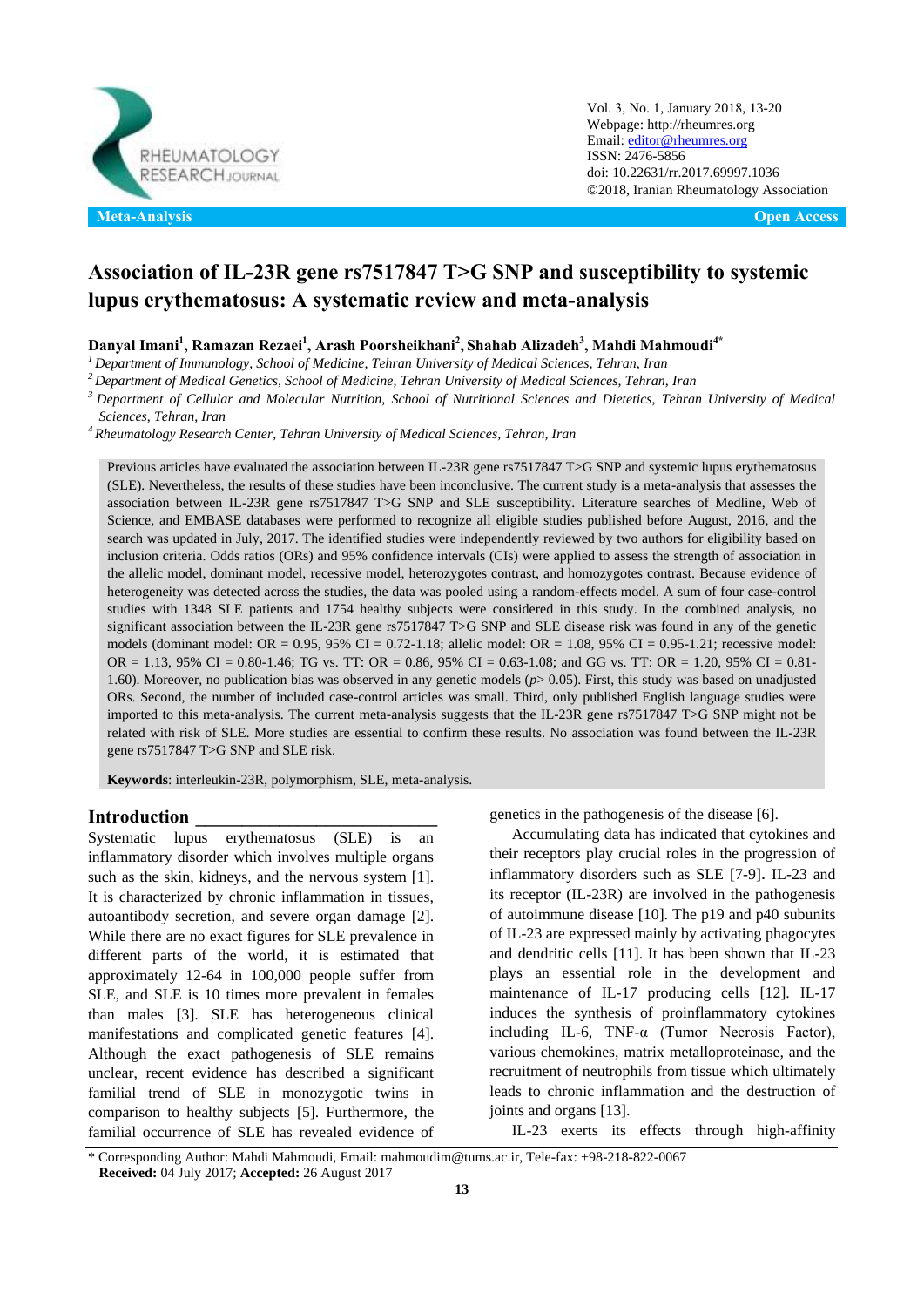binding to the IL-23 receptor (IL-23R) complex [14]. IL-23R includes a common IL-23 receptor and an IL-12 receptor β1 subunit which are mostly expressed on activated and memory T cells [15]. The IL-23R gene is located on the short arm of chromosome 1, at region 31.3. This gene spans 2.8 kb and contains 11 exons and 10 introns. The promoter region of the human IL-23R gene are distributed with many single nucleotide polymorphisms [16]. Many studies have demonstrated a strong association between IL-23R polymorphisms and the progression and outcome of several autoimmune disorders, such as ankylosing spondylitis [17], ophthalmopathy [18], Crohn's disease [19], and rheumatoid arthritis [20].

A relatively large number of case-control studies have investigated the association between the IL-23R gene rs7517847 T>G SNP and SLE risk. However, inconsistent and inconclusive results have been reported, probably due to the different ethnicity of populations and limited sample sizes. Although some studies have reported a significant association between the IL-23R gene rs7517847 T>G SNP and SLE risk, others have failed to find this association. The current meta-analysis was conducted to obtain an exact estimation of the effect of the IL-23R gene rs7517847 T>G SNP and SLE susceptibility.

# **Evidence Acquisition/ Methods \_\_\_\_\_\_\_\_\_\_**

This study was performed in accordance with MOOSE (Meta-analysis of observational studies in epidemiology) guidelines [21].

### **Searches and Data sources**

For this study, a systematic literature search was done on the electronic databases Medline, [EMBASE,](http://handbook.cochrane.org/chapter_6/6_2_1_3_medline_and_embase.htm) and Web of Science prior to August, 2016 for all observational studies that had examined the associations between the IL-23R gene rs7517847 T>G SNP and SLE susceptibility; the search was updated in July, 2017. The following syntaxes were used: (interleukin 23 receptor) OR IL-23R) AND (Systemic Lupus Erythematosus OR SLE) AND (polymorphism OR polymorphisms OR SNP OR variation OR mutation). The search strategy was restricted to articles written in the English language and studies involving human populations.

# **Inclusion criteria**

The articles used in this study were included using the following criteria:

1. Case–control studies that assessed the association of the IL-23R gene rs7517847 T>G SNP with SLE

susceptibility;

- 2. Risk estimates with 95% confidence intervals that could be extracted or calculated; and
- 3. Genotype or allele frequency of case and control groups provided by the studies.

The exclusion criteria were as follow:

- 1. Studies with insufficient information regarding genotype or allele frequency;
- 2. Abstracts, reviews, comments, and letters; and
- 3. Republished studies and studies with overlapping subjects.

The identified studies were independently reviewed by two authors for eligibility based on inclusion criteria, and discrepancies were resolved through consensus. The Kappa coefficient as the agreement coefficient between the two investigators was equal to 0.72, showing an overall good agreement between reviewers.

# **Extraction of data and quality assessment**

For this meta-analysis, the following information was extracted with the use of a standardized data extraction form: the author's first name, journal and date of publication, ethnicity, country, average age, gender, number of case and control subjects, genotyping method, and the genotype or allele frequency. The Newcastle-Ottawa Scale (NOS) method was employed to evaluate the methodological quality [22]. This quality assessment tool judges studies on the basis of a star system; for this analysis, studies awarded 0-3, 4-6, or 7-9 stars were considered to be low, moderate, or high-quality studies, respectively. The quality assessment and data extraction were performed independently by two investigators.

# **Statistical analysis**

Adherence to the Hardy–Weinberg equilibrium (HWE) constant was confirmed using the chi-square test [23]. ORs and their 95% CI were applied to assess the strength of the association between the IL-23R gene rs7517847 T>G SNP and the risk of lupus erythematosus in the following five genetic models: dominant (GG+ TG vs. TT), homozygote comparison  $(GG$  vs. TT), recessive  $(GG$  vs. T $G + TT$ ), heterozygote comparison (TG vs. TT), and allelic (G vs. T) models among groups. In the current metaanalysis, the heterogeneity among studies was assessed using the  $X^2$ -based Q test and  $I^2$  statistics. Significance level for heterogeneity was set at  $p < 0.1$  [24]. Because of the remarkable heterogeneity among included studies, a random-effects model was applied. Visual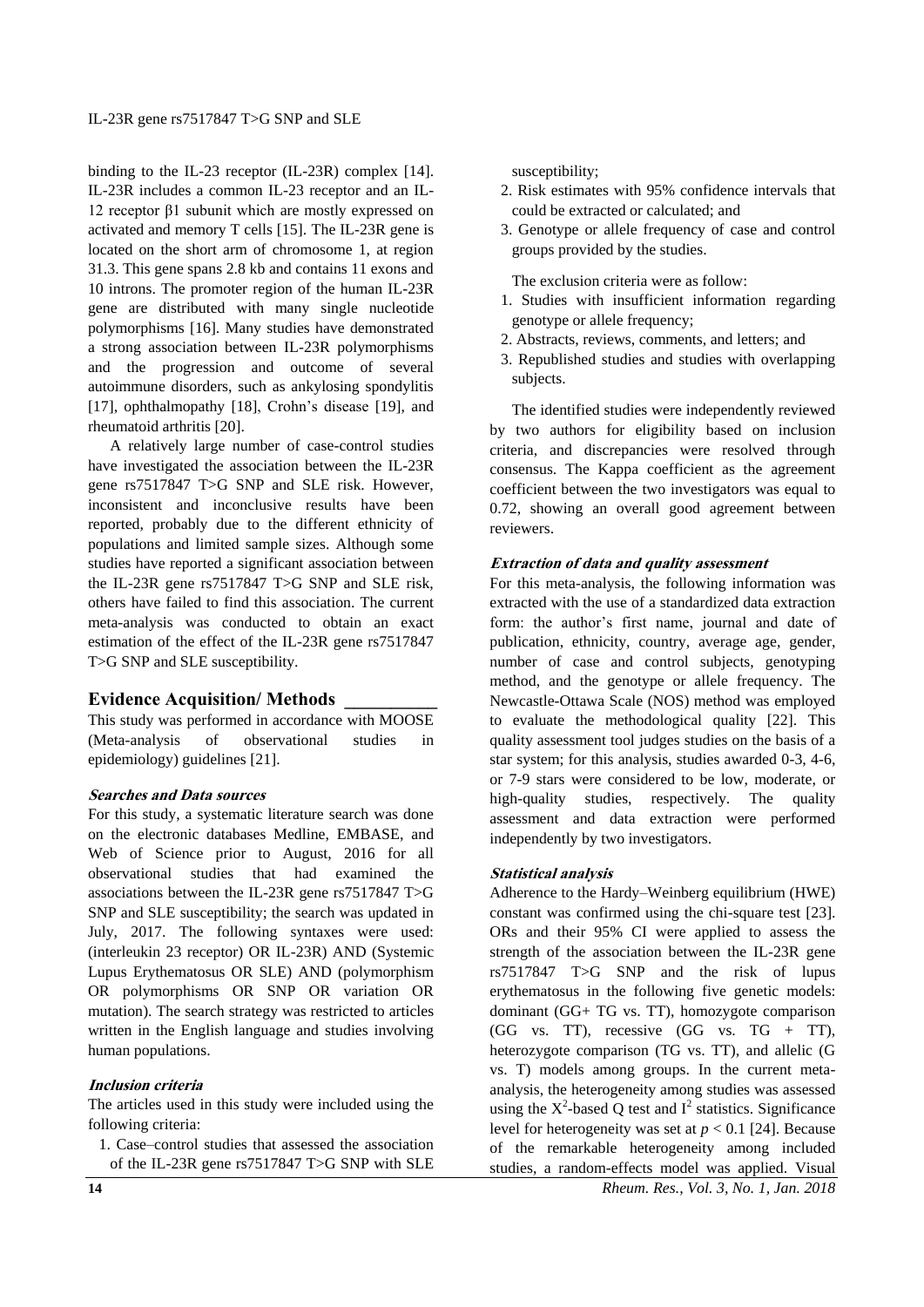inspection of asymmetry in funnel plots, Begg's, and Egger's tests were done to evaluate publication bias (*p* < 0.05 was considered statistically significant) [25]. All statistical analyses were performed with the use of STATA (Version 13.0; Stata Corporation, College Station, TX).

### **Results**

### **Characteristics of eligible studies**

The procedures for including/ excluding potential studies are presented in Figure 1. The initial search yielded 463 potentially relevant articles. According to the inclusion criteria, a total of four case-control studies with 1348 SLE cases and 1754 healthy subjects were included in this meta-analysis [26-29]. The studies were done in different regions: one in China [26], one in Hungary [27], one in Spain [28], and one in South Korea [29]. Study publication years ranged from 2007 to 2010. Study characteristics and the genotype and allele frequency of the selected articles are represented in Tables 1 and 2. The genotype frequency of rs7517847 T>G SNP among SLE patients was  $32\%$  in the "TT" genotype,  $46\%$  in the "TG" genotype, and 22% in the "GG" genotype, while the frequency of the "T" allele between SLE patients was 55% and that of the "G" allele was  $45\%$ .

#### **Quantitative synthesis**

#### **Heterogeneity and publication bias**

Based on the inclusion criteria, four studies with 1348 cases and 1754 healthy subjects were analyzed. The summarized results and heterogeneity tests for association between the IL-23R gene rs7517847 T>G SNP and the risk of SLE in different genetic models are shown in Table 3. Virtual inspection of funnel plots revealed no evidence of publication bias (Fig. 2).

### **Meta-analysis for IL-23R (rs7517847) polymorphism and SLE**

The results of analysis revealed that there was no association between the IL-23R gene rs7517847 T>G SNP and the risk of SLE disease in all of the genetic models tested (dominant model (GG+ TG vs. TT): OR= 0.95, 95% CI =  $0.72$ -1.18; allelic model (G vs. T): OR= 1.08, 95% CI= 0.95-1.21; recessive model (GG vs. TG + TT): OR= 1.13, 95% CI= 0.80-1.46; heterozygote comparison (TG vs. TT): OR= 0.86, 95% CI= 0.63- 1.08; and homozygote comparison (GG vs. TT): OR= 1.20, 95% CI= 0.81-1.60.) (Table 3 and Fig. 3).

### **Discussion \_\_\_\_\_\_\_\_\_\_\_\_\_\_\_\_\_\_\_\_\_\_\_\_\_\_\_\_**

The pathogenesis of SLE is a complex process in

which both genetic and environmental elements play important roles in its onset and progression [30]. The inflammatory reactions mediated through Th17 lymphocytes are also related to SLE development [31]. IL-23 is one of the important proinflammatory cytokines that is associated with multiple autoimmune diseases, including SLE [32]. Recently several studies have evaluated the association between the IL-23R gene rs7517847 T>G SNP and SLE susceptibility [26- 29]. Because of inconsistencies in the results, a metaanalysis was needed. Meta-analysis is a strong statistical methodology that combines the findings of independent eligible studies to assess the effects of certain genetic variations on the risk of a disease. The current study is a meta-analysis of published articles which was conducted to evaluated the association between the IL-23R gene rs7517847 T>G SNP and the risk of SLE.

To the best of the authors' knowledge, this was the first meta-analysis study to evaluate the association between the IL-23R gene rs7517847 T>G SNP and SLE risk. Following the literature search, 4 casecontrol articles were involved in this study, including a total of 1348 SLE patients and 1754 healthy subjects. The results of the current study revealed no significant association between the IL-23R gene rs7517847 T>G SNP and SLE susceptibility in any genetic model in the overall samples.

The role of IL-23R in the onset and progression of many autoimmune and inflammatory disorders has been elucidated [33]. Moreover, IL-23R polymorphisms have been related with the progression of various autoimmune diseases [34-37]. The IL-23R signaling pathway is involved in the development of a pathogenic  $CD4^+$  T-cell fate, which is determined by the secretion of TNF- $\alpha$ , IL-17, IL-17F and IL-6 [38]. Therefore, considering its important function in the growth and differentiation of lymphocytes, IL-23R might augment the inflammation and production of autoantibodies during the course of a disease [32, 39]. In addition, the possible significance of IL-23 in the inflammatory process was further revealed by a more recent study demonstrating that the Th1-associated transcription factor, T-bet, could enhance the expression of the IL-23 receptor and, finally, the differentiation of Th17 and Th1 cells in autoimmune diseases [40]. In this regard, CK Wong et al. reported that IL-23 promotes the activation of IL-17-producing cells in SLE patients. It is possible that this process is affected by the production of IL-18, which regulates the inflammation of SLE [41].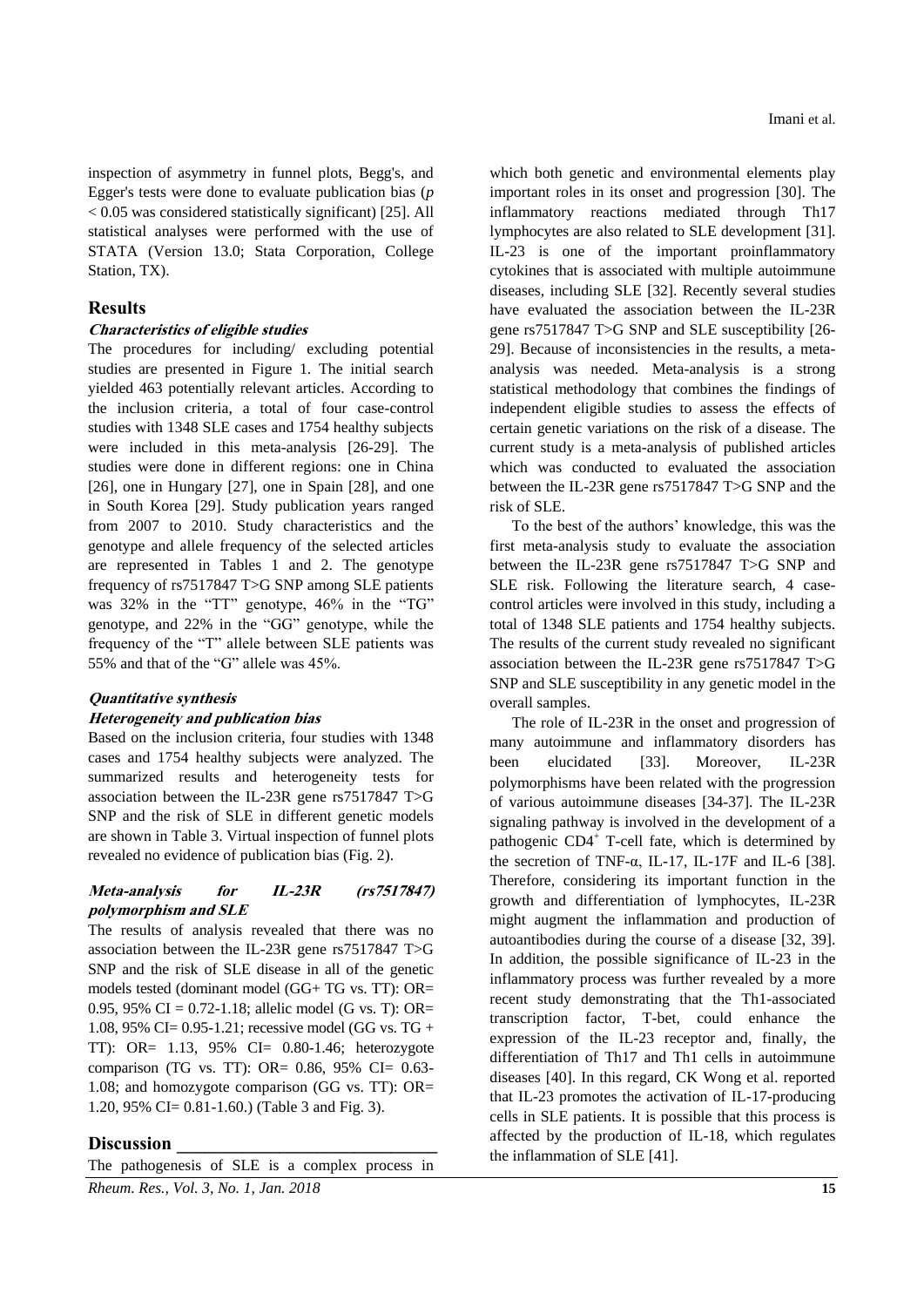IL-23R gene rs7517847 T>G SNP an[d SLE](http://press.endocrine.org/doi/abs/10.1210/jcem.80.1.7829637)



**Fig. 1.** The procedures for including/ excluding potential studies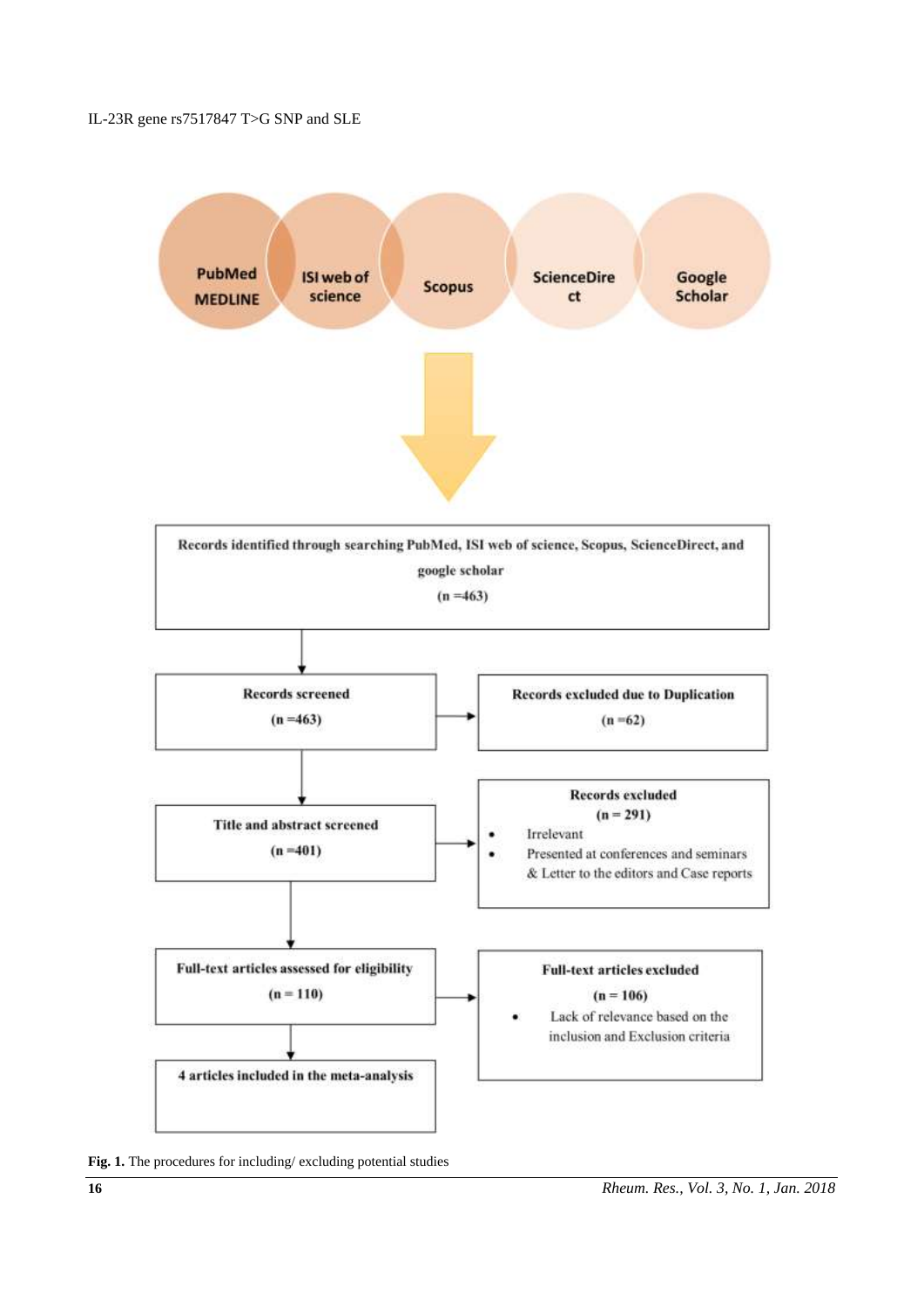**Table 1.** Characteristics of studies included in meta-analysis of overall SLE disease

| <b>Study</b><br>author      | Year | Country   | <b>Ethnicity</b> | <b>Sex</b> | <b>Total</b><br>cases/controls | Case age/<br>control age<br>$(Mean \pm SD)$ | Genotype<br>method | <b>Outcome</b> | <b>Quality</b><br>score |
|-----------------------------|------|-----------|------------------|------------|--------------------------------|---------------------------------------------|--------------------|----------------|-------------------------|
| Li et al.<br>$[26]$         | 2010 | China     | Caucasian        | M/F        | 139/168                        | 33.5/34.5                                   | <b>PCR-RFLP</b>    | <b>SLE</b>     | 7                       |
| Safrany<br>et al.<br>$[27]$ | 2010 | Hungarian | Caucasian        | M/F        | 383/253                        | NR/NR                                       | <b>PCR-RFLP</b>    | <b>SLE</b>     | 8                       |
| Sanchez<br>et al.<br>$[28]$ | 2007 | Spain     | Caucasian        | M/F        | 224/342                        | NR/NR                                       | <b>PCR-RFLP</b>    | <b>SLE</b>     | 8                       |
| Kim et<br>al. [29]          | 2009 | S. Korea  | Caucasian        | M/F        | 602/991                        | 32.4/37.4                                   | <b>PCR-RFLP</b>    | <b>SLE</b>     | 7                       |

NR: not reported; M: male; F: female; SLE: systemic lupus erythematosus

**Table 2.** Distribution of genotype and allele among SLE patients and controls

| <b>Study author</b>      | <b>SLE</b> cases |           |    |     |     | <b>Healthy controls</b> |           |           |      |     | <b>P-HWE</b> | <b>MAF</b> |
|--------------------------|------------------|-----------|----|-----|-----|-------------------------|-----------|-----------|------|-----|--------------|------------|
|                          | <b>TT</b>        | TG        | GG | T   | G   | TT                      | <b>TG</b> | GG        |      | G   |              |            |
| Li et al. $[26]$         | 46               | 59        | 34 | 151 | 127 | 55                      | 79        | 34        | 189  | 147 | 0.56         | 0.43       |
| Safrany et al.<br>$[27]$ | 125              | 176       | 82 | 426 | 340 | 73                      | 139       | 41        | 285  | 221 | 0.06         | 0.43       |
| Sanchez et al.<br>$[28]$ | 69               | 106       | 49 | 244 | 202 | 121                     | 153       | 68        | 395  | 289 | 0.12         | 0.42       |
| Kim et al. $[29]$        | <b>NA</b>        | <b>NA</b> | NA | 688 | 516 | NA                      | NA        | <b>NA</b> | 1180 | 802 | <b>NA</b>    | 0.40       |

P-HWE: p-value for Hardy–Weinberg equilibrium; MAF: minor allele frequency of control group; NA: not available. Other abbreviated as Table 1.



**Fig. 2.** Funnel plot on IL-23R (rs7517847 T>G) gene SNP to evaluate the publication bias of the literature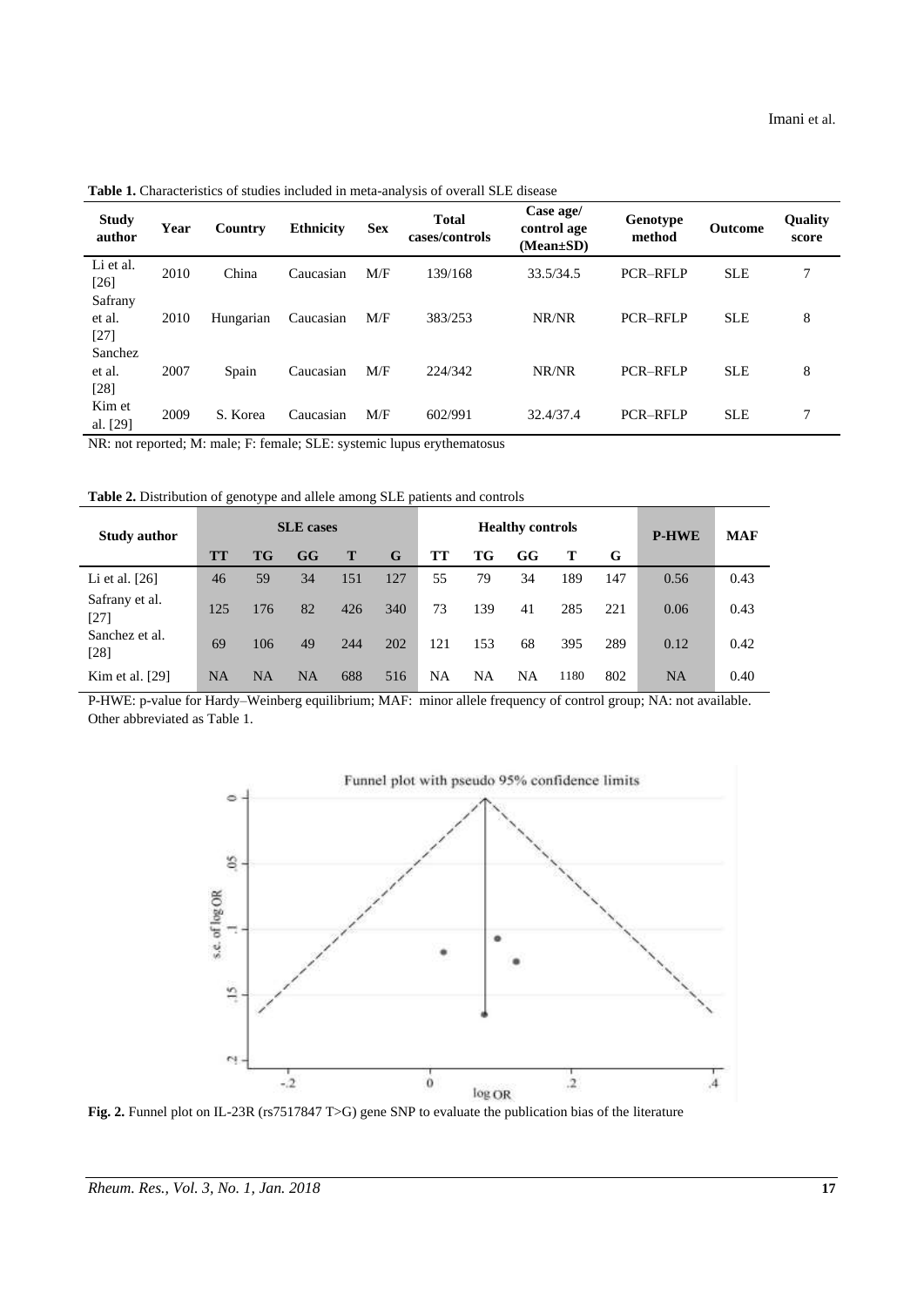### IL-23R gene rs7517847 T>G SNP an[d SLE](http://press.endocrine.org/doi/abs/10.1210/jcem.80.1.7829637)

|            |                 |              |                     |               |               | Test of |        | Test of publication bias |         |      |  |
|------------|-----------------|--------------|---------------------|---------------|---------------|---------|--------|--------------------------|---------|------|--|
|            |                 | Sample size  | Test of association |               | heterogeneity |         | Begg's |                          | Egger's |      |  |
| Disease    | Genetic model   | Case/Control | OR                  | 95%CI         | $I^2(% )$     | P       | Z      | P                        |         | P    |  |
| <b>SLE</b> | Dominant model  | 1348/1754    | 0.95                | $0.72 - 1.18$ | 0.0           | 0.39    | 0.52   | 0.60                     | 0.11    | 0.93 |  |
|            | Recessive model | 1348/1754    | 1.13                | $0.80 - 1.46$ | 0.0           | 0.80    | 0.52   | 0.60                     | 0.27    | 0.83 |  |
|            | Allelic model   | 1348/1754    | 1.08                | $0.95 - 1.21$ | 0.0           | 0.94    | 0.0    | 1.0                      | 0.01    | 0.99 |  |
|            | GG vs. TT       | 1348/1754    | 1.20                | $0.81 - 1.60$ | 0.0           | 0.97    | 0.52   | 0.60                     | 0.23    | 0.85 |  |
|            | TG vs. TT       | 1348/1754    | 0.86                | $0.63 - 1.08$ | 0.0           | 0.50    | 0.52   | 0.60                     | 0.06    | 0.96 |  |

**Table 3.** Main results of pooled ORs in meta-analysis of IL-23R (rs7517847) polymorphism





**Fig. 3.** Forest plot of association between IL-23R (rs7517847 T>G) gene SNP and SLE disease risk. Dominant model (A), Recessive model (B), Allelic model (C), GG vs. TT (D), and TG vs. TT (E)

The present study had some limitations. First, it was based on unadjusted ORs without adjustment for potential confounders; thus, the results should be interpreted with caution. Second, the number of included case-control articles was small. Third, only published English language studies were imported into this meta-analysis, and that probably led to the exclusion of some relevant publications in other languages. Finally, since included studies did not report data regarding the interactions of this polymorphism with other polymorphisms or environmental factors, the potential interactions between gene-gene and gene-environmental factors

could not be further evaluated, and this shortage might have affected the results.

Overall, the current study suggests that the IL-23R gene rs7517847 T>G SNP is not associated with the risk of SLE. Because of the scarcity of current evidence and to obtain a more conclusive result, additional large-scale and well-designed investigations are necessary to assess the association of the IL-23R gene rs7517847 T>G SNP and SLE risk.

### **Conclusion \_\_\_\_\_\_\_\_\_\_\_\_\_\_\_\_\_\_\_\_\_\_\_\_\_\_\_**

The current meta-analysis suggests that the IL-23R (rs7517847 T>G) gene SNP might not be related with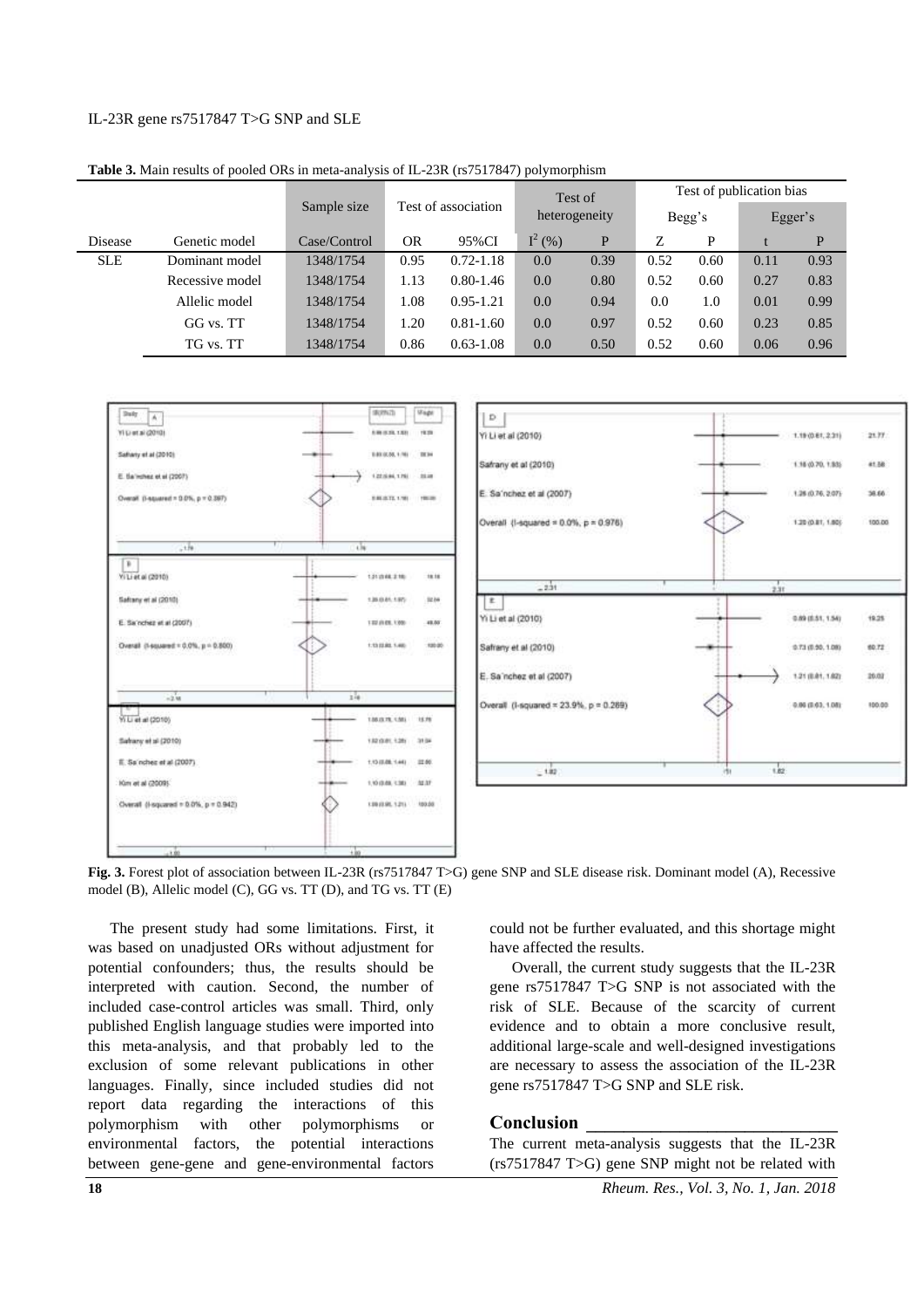the risk of SLE. More studies are essential to confirm these results.

# **Conflicts of interest**

The authors declare no conflicts of interest.

# **Authors' Contributions**

Each author confirms that s/he has participated in the

# References **with a set of the set of the set of the set of the set of the set of the set of the set of the set of the set of the set of the set of the set of the set of the set of the set of the set of the set of the set o**

- 1. Love PE, Santoro SA. Antiphospholipid antibodies: anticardiolipin and the lupus anticoagulant in systemic lupus erythematosus (SLE) and in non-SLE disorders: prevalence and clinical significance. *Annals of Internal Medicine* 1990; 112(9): 682-98. doi: 10.7326/0003-4819- 112-9-682.
- 2. Svenungsson E, Jensen-Urstad K, Heimbürger M, Silveira A, Hamsten A, de Faire U*.* et al. Risk factors for cardiovascular disease in systemic lupus erythematosus. *Circulation* 2001; 104(16): 1887-93. doi: 10.1161/ hc4101.097518.
- 3. Danchenko N, Satia J, Anthony M. Epidemiology of systemic lupus erythematosus: a comparison of worldwide disease burden. *Lupus* 2006; 15(5): 308- 18. doi: 10.1191/0961203306 lu2305xx.
- 4. Agmon-Levin N, Mosca M, Petri M, Shoenfeld Y. Systemic lupus erythematosus one disease or many? *Autoimmunity Reviews* 2012; 11(8): 593-95. doi: 10.1016/j.autrev.2011.10.020.
- 5. Deafen D, Escalante A, Weinrib L, Horwitz D, Bachman B, Roy‐ Burman P. et al. A revised estimate of twin concordance in systemic lupus erythematosus. *Arthritis & Rheumatism* 1992; 35(3): 311-18. doi: 10.1002/art. 1780350310.
- 6. Wakeland EK, Liu K, Graham RR, Behrens TW. Delineating the genetic basis of systemic lupus erythematosus. *Immunity* 2001; 15(3): 397-408. doi: 10.1016/s1074-7613(01)00201-1.
- 7. De Lema GP, Maier H, Nieto E, Vielhauer V, Luckow B, Mampaso F*. et al*. Chemokine expression precedes inflammatory cell infiltration and chemokine

*Rheum. Res., Vol. 3, No. 1, Jan. 2018* **19**

receptor and cytokine expression during the initiation of murine lupus nephritis. *Journal of the American Society of Nephrology* 2001; 12(7): 1369-82.

- 8. Anders HJ, Vielhauer V, Schlöndorff D. Chemokines and chemokine receptors are involved in the resolution or progression of renal disease. *Kidney International* 2003; 63(2): 401- 15. doi: 10.1046/j.1523-1755. 2003.00750.x.
- 9. Tackey E, Lipsky P, Illei G. Rationale for interleukin-6 blockade in systemic lupus erythematosus. *Lupus* 2004; 13(5): 339-43. doi: 10.1191/ 0961203304lu1023oa.
- 10. Murphy CA, Langrish CL, Chen Y, Blumenschein W, Mc Clanahan T, Kastelein RA*.* et al. Divergent antiinflammatory roles for IL-23 and IL-12 in joint autoimmune inflammation. *The Journal of Experimental Medicine* 2003; 198(12): 1951-57. doi: 10.1084/ jem.20030896.
- 11. Oppmann B, Lesley R, Blom B, Timans JC, Xu Y, Hunte B*.* et al. Novel p19 protein engages IL-12p40 to form a cytokine, IL-23, with biological activities similar as well as distinct from IL-12. *Immunity* 2000; 13(5): 715-25. doi: 10.1016/s1074-7613(00) 00070-4.
- 12. Sutton CE, Lalor SJ, Sweeney CM, Brereton CF, Lavelle EC, Mills KH. Interleukin-1 and IL-23 induce innate IL-17 production from γδ T cells, amplifying Th17 responses and autoimmunity. *Immunity* 2009; 31(2): 331-41. doi: 10.1016/j.immuni.2009.08. 001.
- 13. Korn T, Bettelli E, Oukka M, Kuchroo VK. IL-17 and Th17 Cells. *Annual Review of*

work in a substantive way and is prepared to take full responsibility for the work.

# **Acknowledgment**

This work was supported by a research grant from the Deputy of Research, Tehran University of Medical Sciences, Tehran, Iran (Grant No. 94-03-41-30267).

> *Immunology* 2009; 27(1): 485- 517. doi: 10.1146/annurev. immunol.021908.132710.

- 14. Lankford CS, Frucht DM. A unique role for IL-23 in promoting cellular immunity. *Journal of Leukocyte Biology* 2003; 73(1): 49-56. doi: 10.1189/ jlb.0602326.
- 15. Di Cesare A, Di Meglio P, Nestle FO. The IL-23/Th17 axis in the immunopathogenesis of psoriasis. *Journal of Investigative Dermatology* 2009; 129(6): 1339- 50. doi: 10.1038/jid.2009.59.
- 16. Liu Y, Krueger J, Bowcock A. Psoriasis: genetic associations and immune system changes. *Genes and Immunity* 2007; 8(1): 1-12. doi: 10.1038/sj.gene.6364351.
- 17. Brown MA. Progress in the genetics of ankylosing spondylitis. *Briefings in Functional Genomics* 2011; 10(5): 249-57. doi: 10.1093/bfgp/ elr023.
- 18. Sas TN, Popescu M, Cirla A, Gheonea IA, Popescu AI. THE multidisciplinary approach of graves ophthalmopathy management- a source of competitiveness of the medical tourism in Romania. *International Journal for Responsible Tourism* 2015; 4(1): 7.
- 19. Leshinsky-Silver E, Karban A, Dalal I, Eliakim R, Shirin H, Tzofi T*.* et al. Evaluation of the interleukin-23 receptor gene coding variant R381Q in pediatric and adult Crohn disease. *Journal of Pediatric Gastroenterology and Nutrition* 2007; 45(4): 405- 08. doi: 10.1097/mpg.0b013e 318141a1de.
- 20. Paradowska‐Gorycka A, Grzybowska‐Kowalczyk A, Wojtecka‐Lukasik E, Maslinski S. IL‐23 in the Pathogenesis of